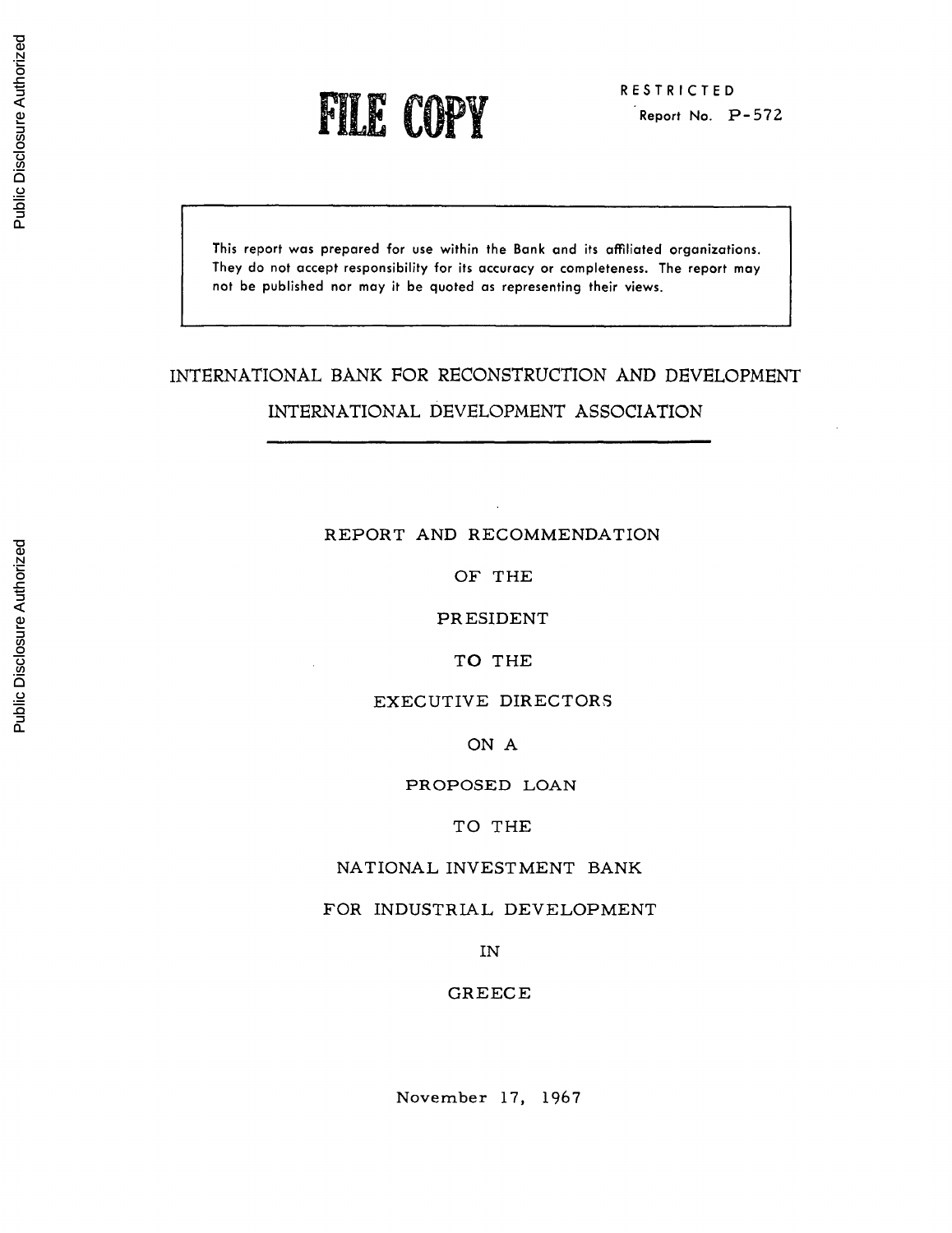### INTERNATIOINAL BANK FOR RECONSTRUCTION AND DEVELOPiENT

## REPORT AND RECOMMENDATION OF THE PRESIDENT TO THE EXECUTIVE DIRECTORS ON A PROPOSED LOAN TO THE NATIONAL INVESTMENT BANK FOR INDUSTRIAL DEVELOPMENT IN GREECE

1. I submit the following report and recommendation on a proposed loan in an amount in various currencies equivalent to U.S. \$12.5 million to the National Investment Bank for Industrial Development (NIBID).

### PART I - HISTORICAL

2. The war and the disturbed conditions which followed it left Greece with the whole of her prewar external debt in default. Negotiations for settling these defaults were started in the 'fifties and the sterling debt, which constituted over one-half of the total, was settled in 1964. In view of the progress in this and other settlements and in the expectation that the remaining debts would be settled promptly, I decided that the Bank would be justified in starting an active relationship with Greece.

3. In January 1966 NIBID asked the Bank for a loan of \$20 million, and the Greek Government agreed to guarantee a loan in this amount. An appraisal mission visited Greece in August 1966 and concluded that NIBID could utilize 20 million within two or three years and that it was a suitable institution to receive a Bank loan. Since the European Investment Bank (EIB) was also prepared to lend to NIBID it was agreed that negotiations should proceed on the basis of \$12.5 million from the Bank and  $7.5$  million from EIB. Negotiations for the loan from the EIB were completed earlier in the year. However, the Financial Protocol to the Agreement of Association between Greece and the European Economic Community, which authorized lending by the EIB in Greece, expired on October 31 and signature of the EIB loan will have to await the conclusion of new arrangements.

4. The Bankts negotiations began in January 1967 with a Greek delegation headed by Mr. George Gondicas, General Manager of NIBID. The Government was represented by Mr. Aristotelis Sismanidis, Economic Counselor at the Greek Embassy in Washington. Some items were left outstanding at the end of the first round of negotiations. These were satisfactorily resolved in August 1967 during further discussions with Inr. Gondicas, and Mr. Georgiopoulos, legal advisor to the Hinister of Coordination.

5. As over a year had passed since the last economic mission and the appraisal of NIBID, and in view of the political changes in Greece in April 1967, Bank and IFC staff visited Greece in the beginning of September to review recent economic developments and to reappraise NIBID's need for funds. Recent economic developments are summarized in the attached memorandum entitled "Recent Developments in the Economy of Greece" (No. 1).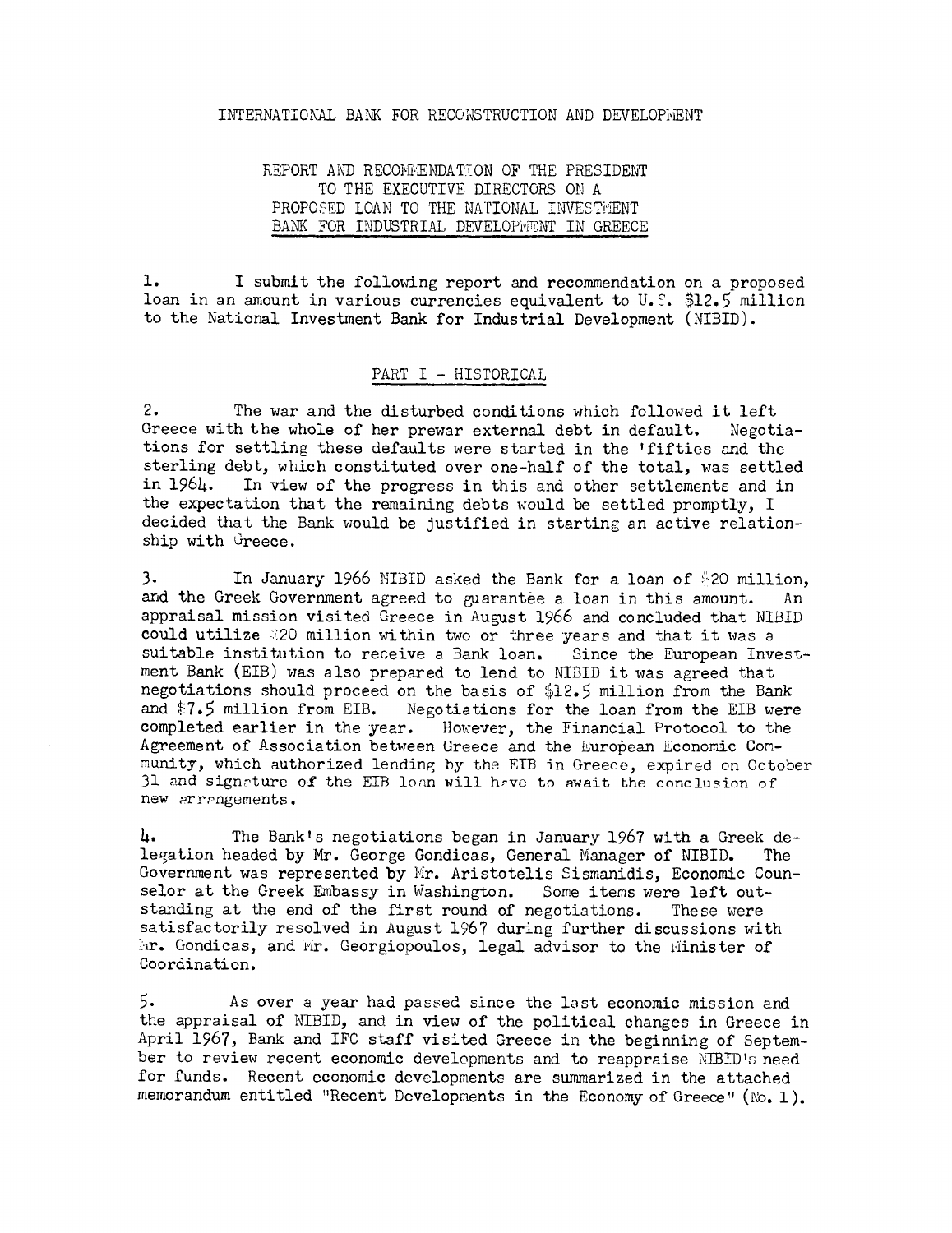6. The Bank has made no loans in Greece and no further loan proposals are expected to be presented to the Executive Directors in the near future. Preliminary consideration is, however, being given to a road project and further discussions are expected to be held on the Bank/FAO report on agriculture which was presented to the Government in December 1966. Greece has received no IDA credits.

7. IFC has an investment of \$719,082 in ordinary shares of NIBID, and is represented on NIBID's board. IFC has also three industrial investments in Greece, the amounts outstanding totalling about \$3.6 million. These are in General Cement Co., S.A. (\$2,525,000 loan), Titan Cement Co., S.A. (\$275,000 loan and \$275,084 equity) and Aevol Industrial Company of Organic Fertilizers, S.A. (\$480,000 loan). NIBID participated in the financing of the two cement companies.

PART II - DESCRIPTION OF THE PROPOSED LOAN

| Borrower:          | National Investment Bank for Industrial<br>Development, S.A. (NIBID).                                                                                                                                                                                                                                                                                                       |
|--------------------|-----------------------------------------------------------------------------------------------------------------------------------------------------------------------------------------------------------------------------------------------------------------------------------------------------------------------------------------------------------------------------|
| Guarantor:         | The Hellenic State.                                                                                                                                                                                                                                                                                                                                                         |
| Beneficiaries:     | Private enterprises in manufacturing, mining,<br>shipping and tourism.                                                                                                                                                                                                                                                                                                      |
| Amount:            | Various currencies equivalent to \$12.5 million.                                                                                                                                                                                                                                                                                                                            |
| Purpose:           | To assist in financing the foreign exchange<br>cost of investments by beneficiary enterprises.                                                                                                                                                                                                                                                                              |
| Amortization:      | Semi-annual payment dates of February 1 and<br>August 1, beginning August 1, 1969 and ending<br>no later than August 1, 1979. The Bank and<br>NIBID will from time to time change the amor-<br>tization schedule to conform substantially<br>to the aggregate of the agreed repayment<br>schedules applicable to NIBID's loans and<br>investments financed out of the Loan. |
| Interest Rate:     | When part of the Loan is credited to the Loan<br>Account in respect of a sub-project, the rate<br>of interest on that part will be the Bank's<br>current standard rate then in effect.                                                                                                                                                                                      |
| Commitment Charge: | $3/8$ of $1\%$ per annum.                                                                                                                                                                                                                                                                                                                                                   |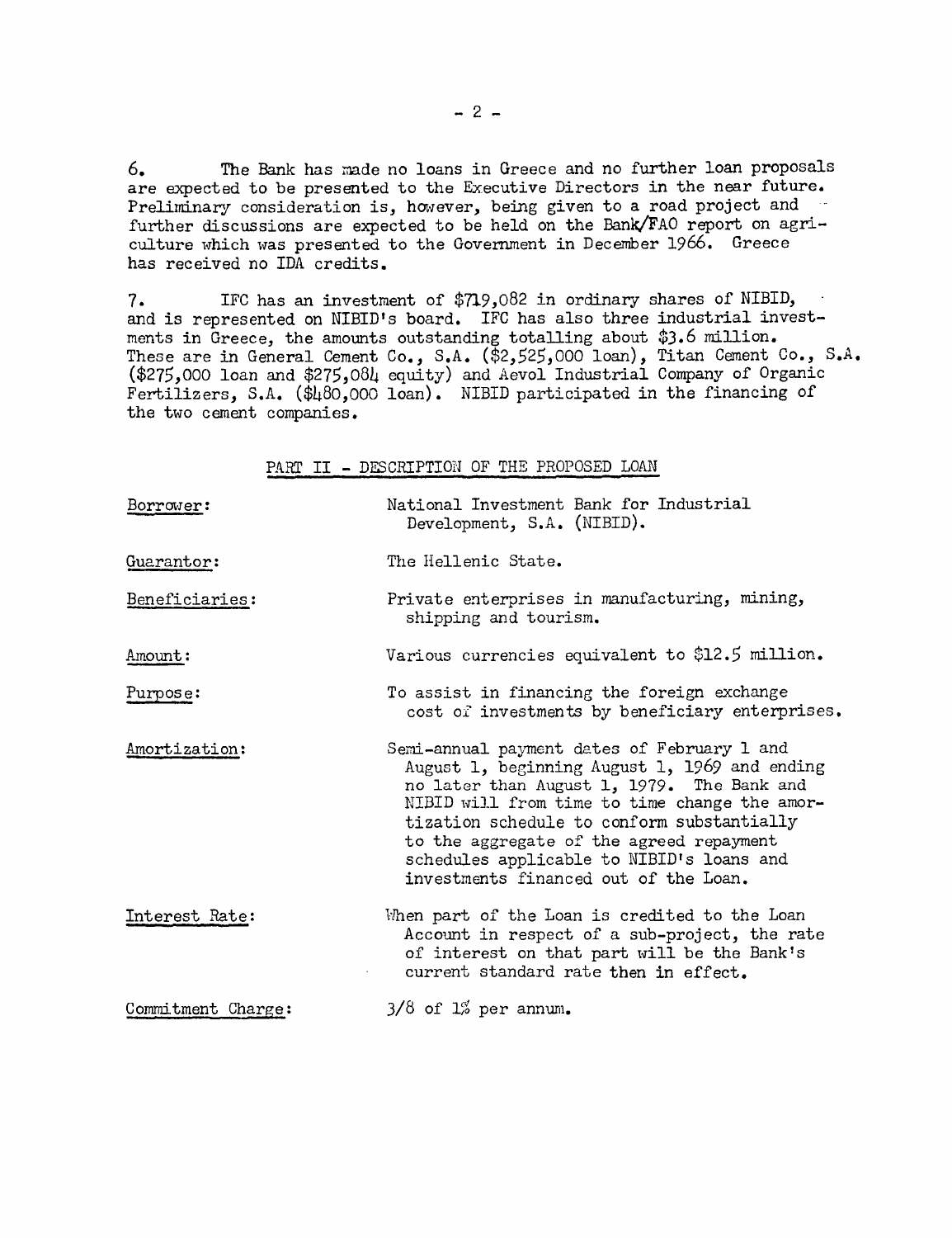### PART III - THE PROJECT

8. A report entitled "Appraisal of the National Investment Bank for Industrial Development S.A. (NIBID)" (DB-32a) on the proposed project is attached (No. 2) -

9. The main financial institutions in Greece are the Bank of Greece, which is the central bank, a dozen commercial banks, a government-owned development bank and two private industrial investment banks. The National Bank of Greece (NBG) is the largest commercial bank and controls about 63% of all banking assets in Greece; it is also a major source of funds for investments in manufacturing.

10. The other investment banks in addition to NIBID are the Hellenic Industrial Development Bank (HIDB), which is a government organization, and the Investment Bank established in 1963 by the Commercial Bank of Greece. In 1966 industrial loan approvals by HIDB amounted to Dr 345 million, those of the Investment Bank to Dr 150 million and those of NIBID to Dr 291 million.

11. NIBID was established in 1963 by the NBG and ten foreign banks and began operations in 1964. Its present share capital is Dr 300 and began operations in 1964. Its present share capital is Dr 300 million (\$10 million). The NBG holds 55% of the share capital, thirteen foreign banks hold 38% and IFC 7%, equivalent to the holding of the largest foreign shareholder. NIBID's objects are the promotion of enterprises engaged in manufacturing, mining, shipping, tourism and related activitiesby providing finance for the establishment of new productive enterprises in the private sector and the modernization and expansion of existing ones; by the development of the capital market; by facilitating joint ventures of Greek and foreign enterprises; and by advising private enterprises on financial and technical matters.

12. NIBID's business expanded rapidly through 1966 when approvals reached Dr 291 million. In the first half of 1967 business was relatively slow because of a general slackening in investment, and approvals totalled Dr 100 million. Business has, however, been picking up recently and is expected to reach Dr 250 million by the end of the year. In 1966 its investments were equivalent to about  $\frac{1}{4} - \frac{1}{2\%}$  of the total gross investment in industrial enterprises. However, KIBID is still in an early stage of its operations and, given its intention to promote business, its share of industrial financing should increase further. On this basis and on the assumption that the economy will continue to grow at a reasonable rate, NIBID's approvals are expected to recover their 1966 level next year and reach Dr 360 million in 1969.

13. Most of NIBID's operations are in the form of loans; only 6% of investments as of June 1967 were in shares. Loans normally carry a basic rate of  $8\%$  to  $8-1/2\%$  plus a profit-tied interest increment that brings the expected total yield to 10%; some of the loans have a dollar clause.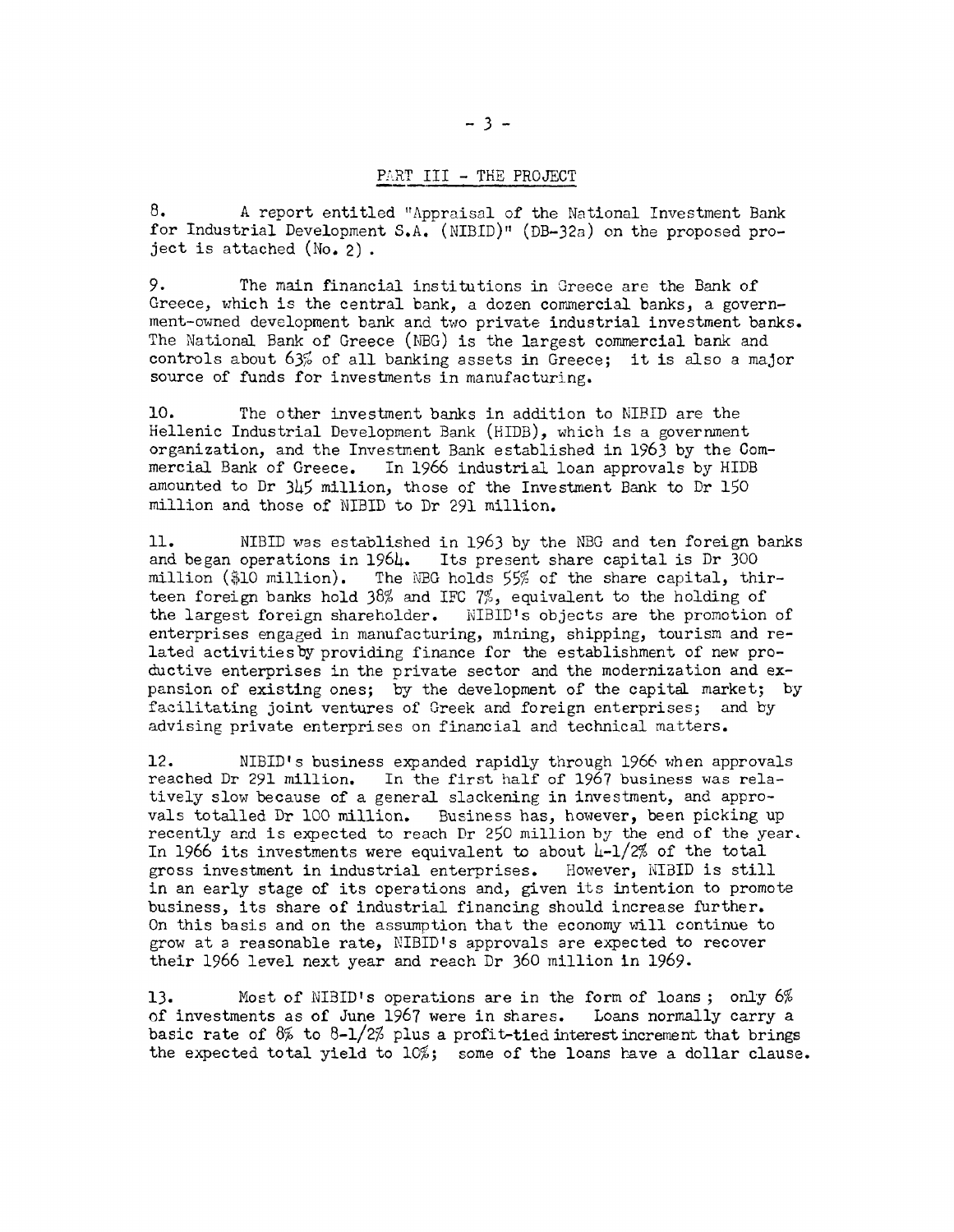Loans are given for periods of 5 to 10 years. Nearly 90% of loan approvals were for manufacturing industry and 10% for tourist facilities.

14. NTBID is a sound organization; its top management and senior staff are caoable and cost conscious. Its disbursement and follow-up procedures are satisfactory. Project appraisal is satisfactory when dealing with relatively small and routine types of projects. While financial analysis is competent, engineering appraisal needs to be  $im-$ Proved, particularly for complicated projects. In association with an internationally known firm of consultants having experience in European countries, NIBID is oarticipating in a consulting company and exoects to use it when needed for engineering services both for its clients and for itself. NIBID's close relations with foreign institutions afford good prosnects of stimulating joint ventures and other forms of international cooperation. The management is also aware of the importance of developing a canital market in Greece and sees as one of its roles the creation of securities that might eventually be sold to the public.

15. NIBID's resources total Dr 900 million, a third each from Paid-in share capital and loans from NBG and the Bank of Greece. The loans will not be fully disbursed by the original closing dates and it is a condition of effectiveness of the Bank loan that they be postponed to December 31, 1971. At the beginning of 1968 NIBID will have about Dr 200 million in uncommitted resources. Since its new commitments are estimated to be about Dr 300 million in 1968 and Dr 360 million in 1969, NIBID will need substantial new funds. NIBID's Policy Statement limits its debt to four times its net worth; this is considered satisfactory.

16. NIBID is still in the early stages of building a portfolio. It has had no low-cost money and little leverage. Profitability has been low; in 1966, its third year, earnings before taxes and provisions for losses were 4.55 of net worth. As business develops over the next few years and leverage on share capital improves profitability should increase. Earnings before tax and provisions for losses are estimated to be 6.8% of net worth in 1967 and to increase to 9-10% by 1969.

17. NIBID's loans are being used to finance both imports and local goods and services. Since the drachma is freely convertible, no distinction has been made in the utilization of the loans between foreign and local currency expenditures, but there are indications that about 65% of NIBID's future loans would be utilized for financing imports. On this basis, the proceeds of the Bank loan, which will be available only to finance foreign exoenditures, would be committed in two to three years.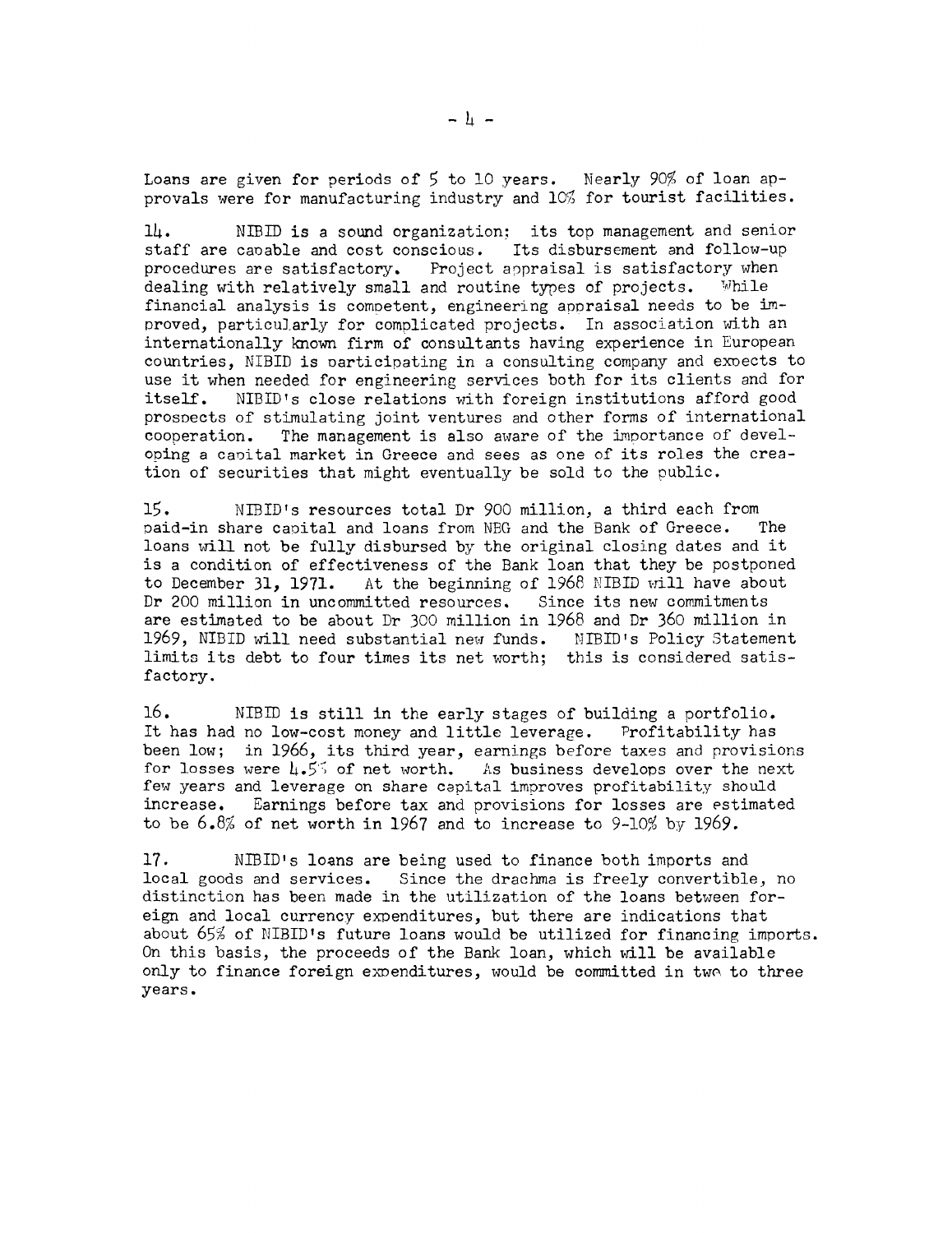18. Under the proposed loan NIBID would have a free limit on investments not exceeding Dr 6 million (\$200,000). For investments exceeding Dr 6 million, for which Bank funds are to be used, Bank approval will be required, even if the Bank's share of the project is less than the total of Dr 6 million.

### PART IV - LEGAL INSTRUMENTS AND AUTHORITY

19. The Draft Loan Agreement between the Bank and NIBID, the Draft Guarantee Agreement between the Hellenic State and the Bank and the Report of the Committee provided for in Article III, Section  $\mu(iii)$  of the Articles of Agreement are being distributed to the Executive Directors separately.

20. The proposed Loan and Guarantee Agreements conform in general to the pattern of loans of this type. As mentioned in paragraph 15 above, the postponement of the closing dates of the loans NIBID has received from NBG and from the Bank of Greece to December 31, 1971 is a condition of effectiveness (Section  $7.01(c)$ ).

21. In accordance with statutory requirements of the Bank of Greece, NIBID has pledged bonds in favor of the Bank of Greece as security for the credit it is receiving. An agreement has accordingly been made under which the Bank of Greece undertakes to share equally and ratably with the Bank in the proceeds of any sale, realization or disposal of the NIBID security held in pledge by the Bank of Greece. The loan from NBG is unsecured.

### PART  $V$  - THE ECONOMY

22. An economic memorandum entitled "Recent Developments in the Economy of Greece" dated October 27, 1967 is attached  $(N_0, 1)$ . It updates the economic report entitled "Current Economic Position and Prospects of Greece" (EA-166b) dated February 9, 1967, which was circulated to the Executive Directors on February 13, 1967.

23. After a fast rate of growth which averaged about 8% during 1963- 1965, expansion slowred down towards the end of 1966 as a result of a fall in investments, particularly in residential construction. This trend was reinforced by the political changes in April. In recent months, however, investments have picked up again and although total capital formation in 1967 might fall short of that in 1966, industrial expansion is expected to resume thereafter. The growth in GNP, although slower this year than in 1963-1966, is expected to be about  $5\%$ .

24. The balance of payments situation improved in 1966; the deficit on current account (including private transfers) was \$240 million compared with \$285 million in 1965. The deficit in 1967 is expected to be about the same as last year. External public debt is about \$475 million; debt service this year is \$35 million, about  $\downarrow$  of foreign exchange earnings. Foreign